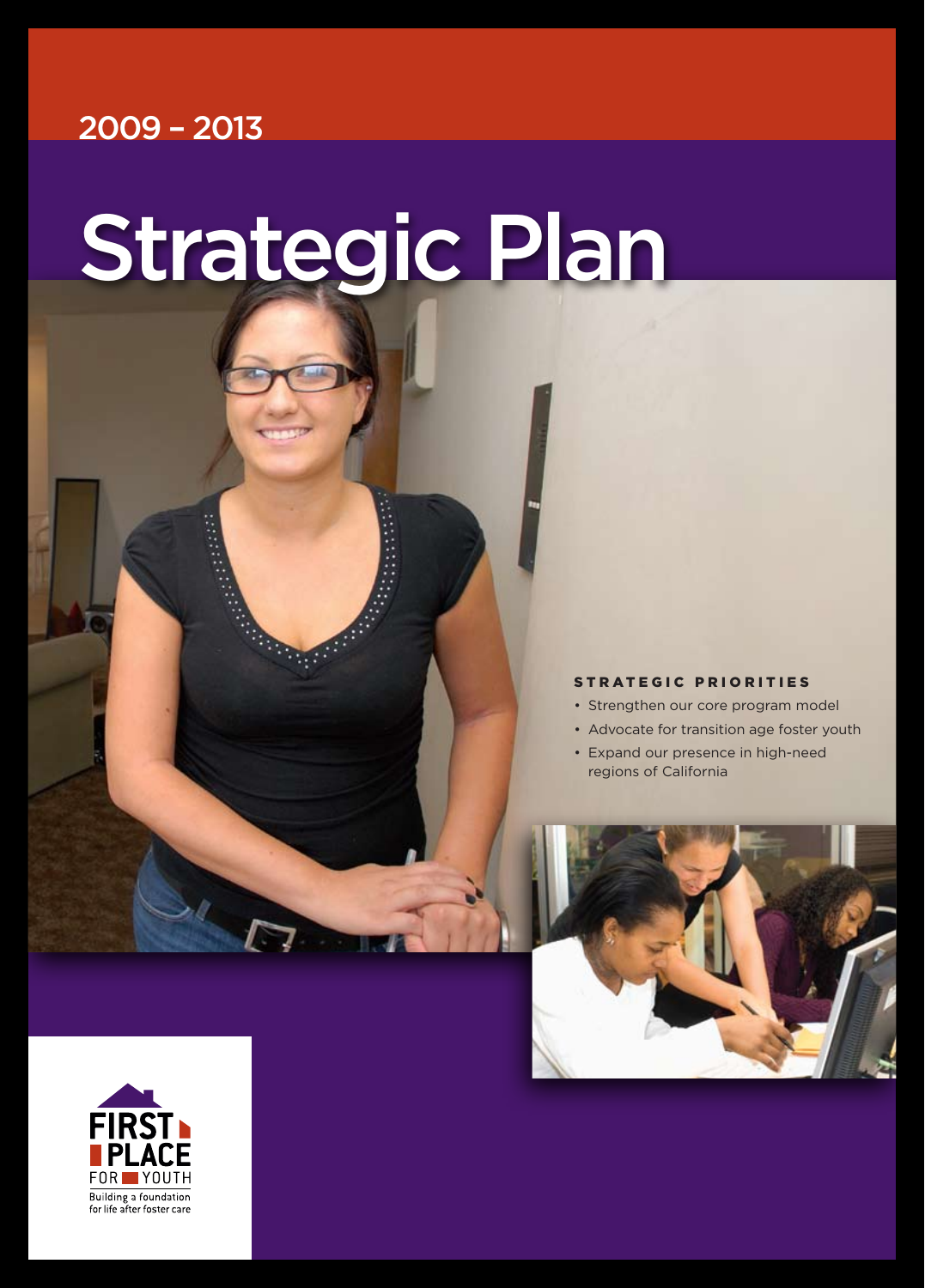# **Acknowledgements**

First Place would like to express its gratitude to everyone who participated in the creation of the organization's five-year Strategic Plan, especially staff and Board members. None of this would have been possible without the tremendous support of the Bridgespan Group, David Hunter of Hunter Consulting LLC, and the Edna McConnell Clark Foundation! We would also like to thank the Tipping Point Community and the Harvard Business School Alumni Community Partners Program for their early efforts to help prepare First Place to undertake this plan.

# Board of Directors

Tangerine Brigham, Chair Deborah Leland, Vice Chair Lisa Korwin, Secretary Bruce O'Neill, Treasurer Cassandra Benjamin Lianne Campodonico Mia Green Alvin Nelson Dan Reid Anyé Spivey Barbara Williams

# Strategic Planning Committee

Sam Cobbs, Executive Director Robert Benavidez, Director of Finance and Administration Claudia Miller, Grants Manager Andrew Niklaus, Director of Programs Gabriel Orozco, Manager of Program Evaluation Deanne Pearn, Co-Founder and Director of Development and Community Relations Christy Saxton, Associate Director of Programs Elizabeth Wright, Housing Manager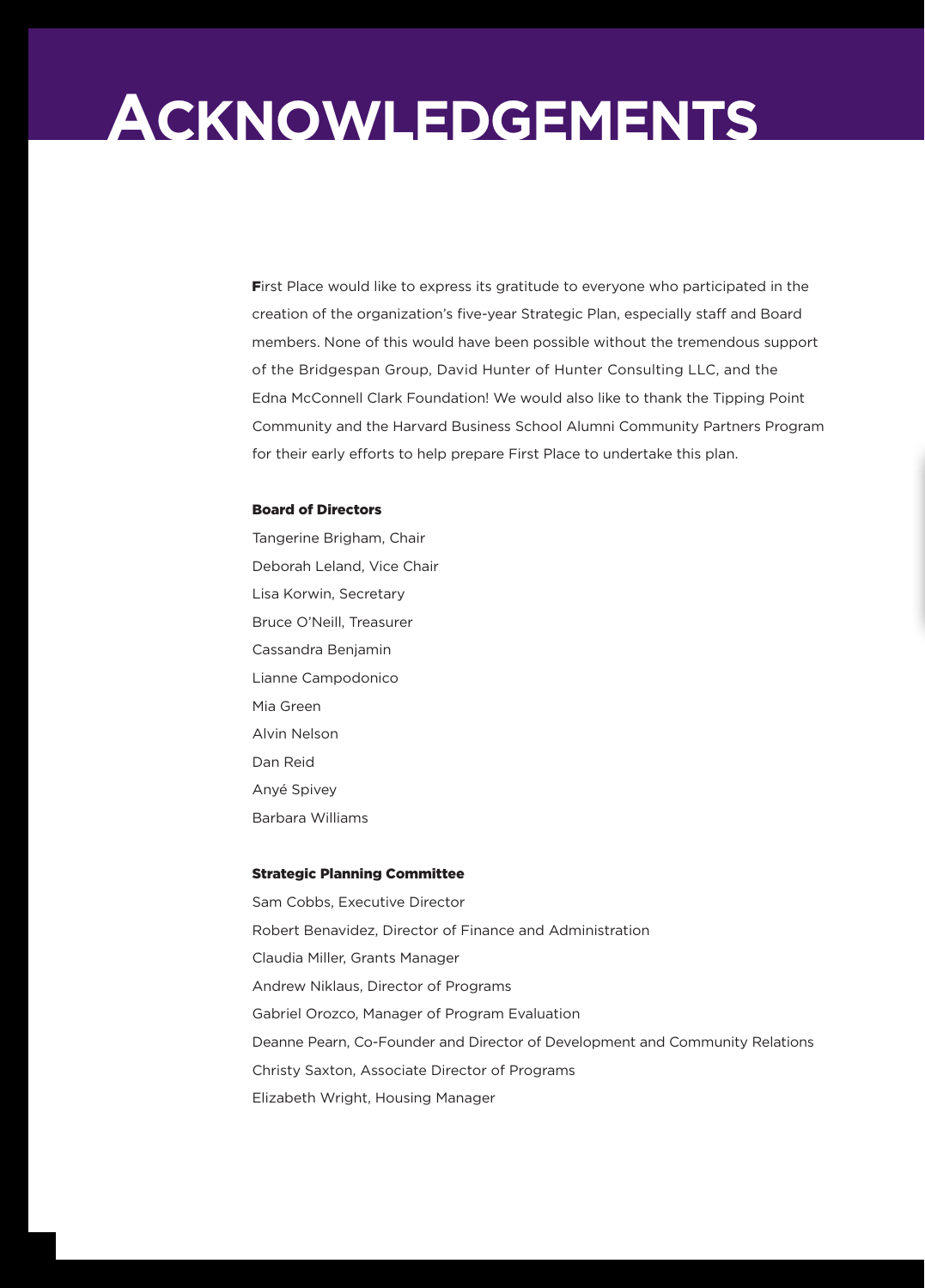

# TABLE OF CONTENTS

| Executive Summary2             |
|--------------------------------|
| First Place for Youth History4 |
| Strategic Plan Process6        |
|                                |
| Financial Implications  12     |
|                                |
|                                |

# OUR MISSION

**It is the mission of First Place to support youth in their transition from foster care to successful adulthood by promoting choices and strengthening individual and community resources.**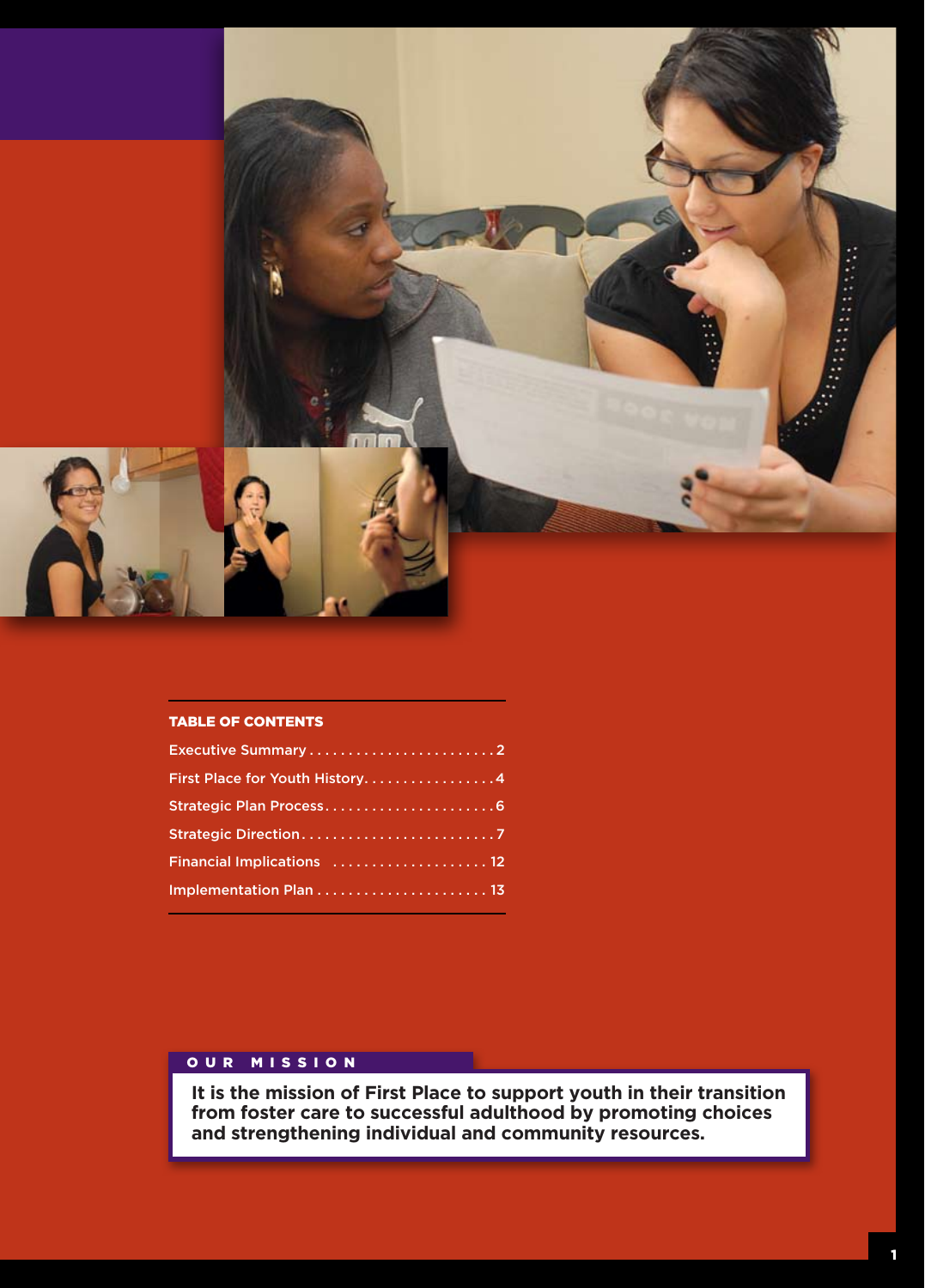# **Executive Summary**

In 2008, First Place marked its 10th anniversary. We celebrated our remarkable accomplishment of developing a successful national model that changes the trajectory of youth's lives through innovative housing, employment and education support.

While marking the close of an incredible decade, we also dedicated much time and effort to imagining the next chapter of First Place's story. We are now set to embark on an ambitious Strategic Plan for 2009-2013. The plan calls for increasing our impact with highly vulnerable transition age foster youth across California by more than doubling the number of youth in our housing program. At plan's end, we will be changing the lives of 16 percent of the State's foster youth who would otherwise exit foster care homeless, unemployed and lacking a strong educational foundation.

The case for statewide expansion is clear. Currently, there are over 513,000 foster children living in the United States, with the lion's share (80,000) residing in California. In fact, California has almost as many youth in care as New York, Florida, and Texas combined. Of these youth, approximately 5,000 age out each year and for them, the outlook is grim. Studies show that:

- Nearly two-thirds of transitioning foster youth in California face imminent homelessness
- Forty-six percent of California's foster youth drop out of high school, as compared to 30 percent of non-foster youth
- Three percent of former foster youth will receive their Bachelor's degree, as compared to 27 percent of the general population
- • Fifty-one percent of former foster youth will be unemployed upon emancipation
- By age 17, young women in foster care are twice as likely to become pregnant as their peers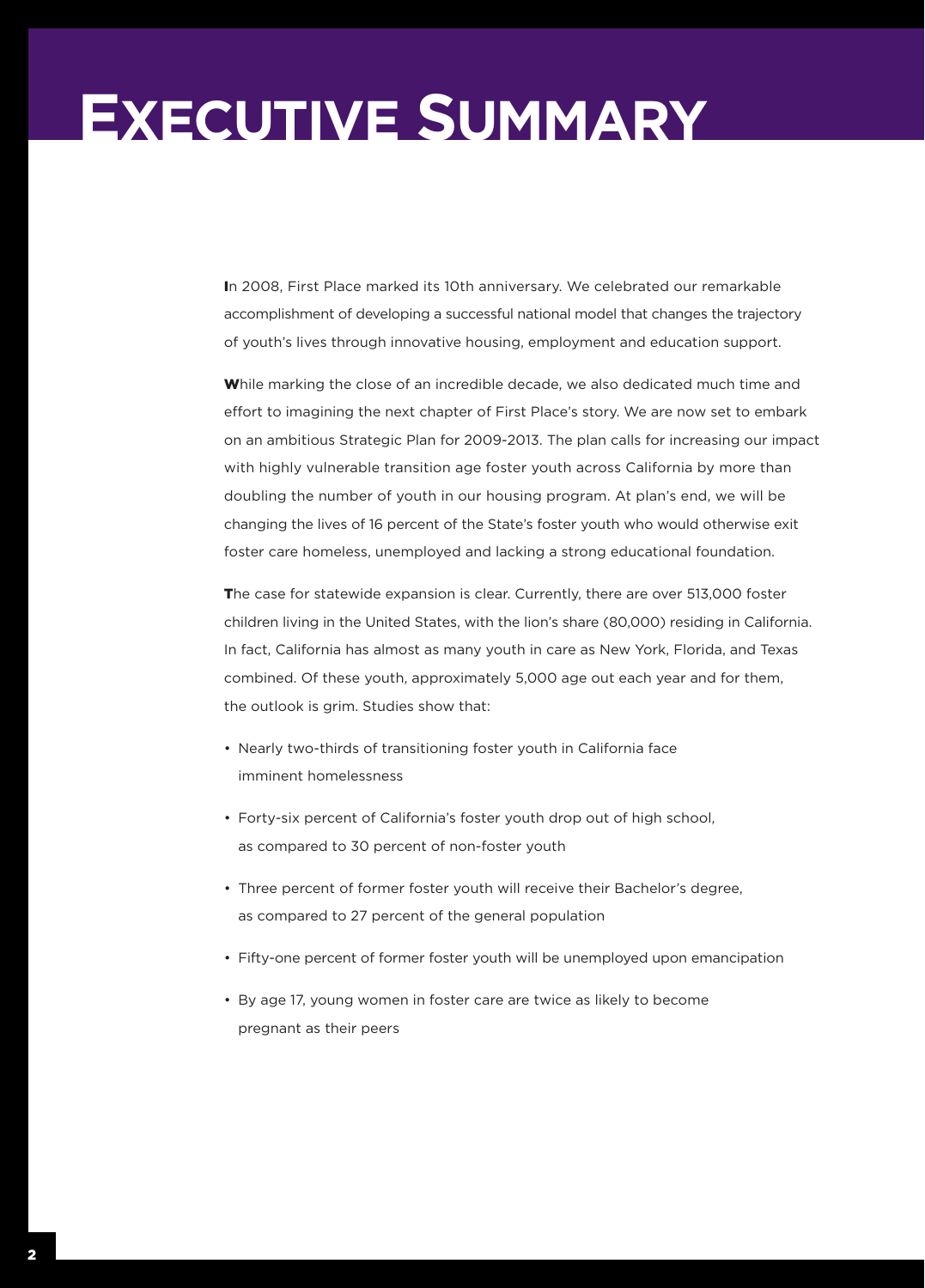

Our decade of experience has demonstrated that with the right support, transition age foster youth can map a different path for their lives. First Place participants defy the odds in a host of ways. For example:

- 92 percent of our youth maintain housing after exiting the program
- 77 percent exit our program with a high school diploma or GED certificate
- 87 percent enroll in post secondary education
- 72 percent maintain a job or increase wages while in program
- 93 percent of young mothers delay having an additional child while in program

Building on these proven successes, First Place worked closely with key stakeholders, community members, youth, staff and the Board of Directors to chart a bold course of action for the next five years. The plan outlines three strategic goals:

Help youth achieve and sustain higher measures of success. First Place will strengthen our core programs, expand education and employment services; add next generation "alumni" services; ensure highest-risk youth receive priority for services; and conduct an external evaluation to demonstrate program effectiveness.

**Effectively advocate for transitioning foster youth.** First Place will support policy changes at the federal level; work to sustain funding at the state level; and increase knowledge in the field of transitioning foster youth by disseminating First Place's best practices model.

**Expand our presence to fill more need across the state.** First Place will refine and expand our program services as needed in our four core Bay Area counties. However, as each of these counties is nearing saturation, we will concentrate our growth in highneed regions across California, such as Los Angeles and Sacramento counties.

These goals are bold, but achievable. We could never have come this far without the help of countless partners and supporters who believed in our mission over the last ten years. If we continue to work together, we can move even closer to our goal of bringing an end to the homelessness and poverty facing transition age foster youth.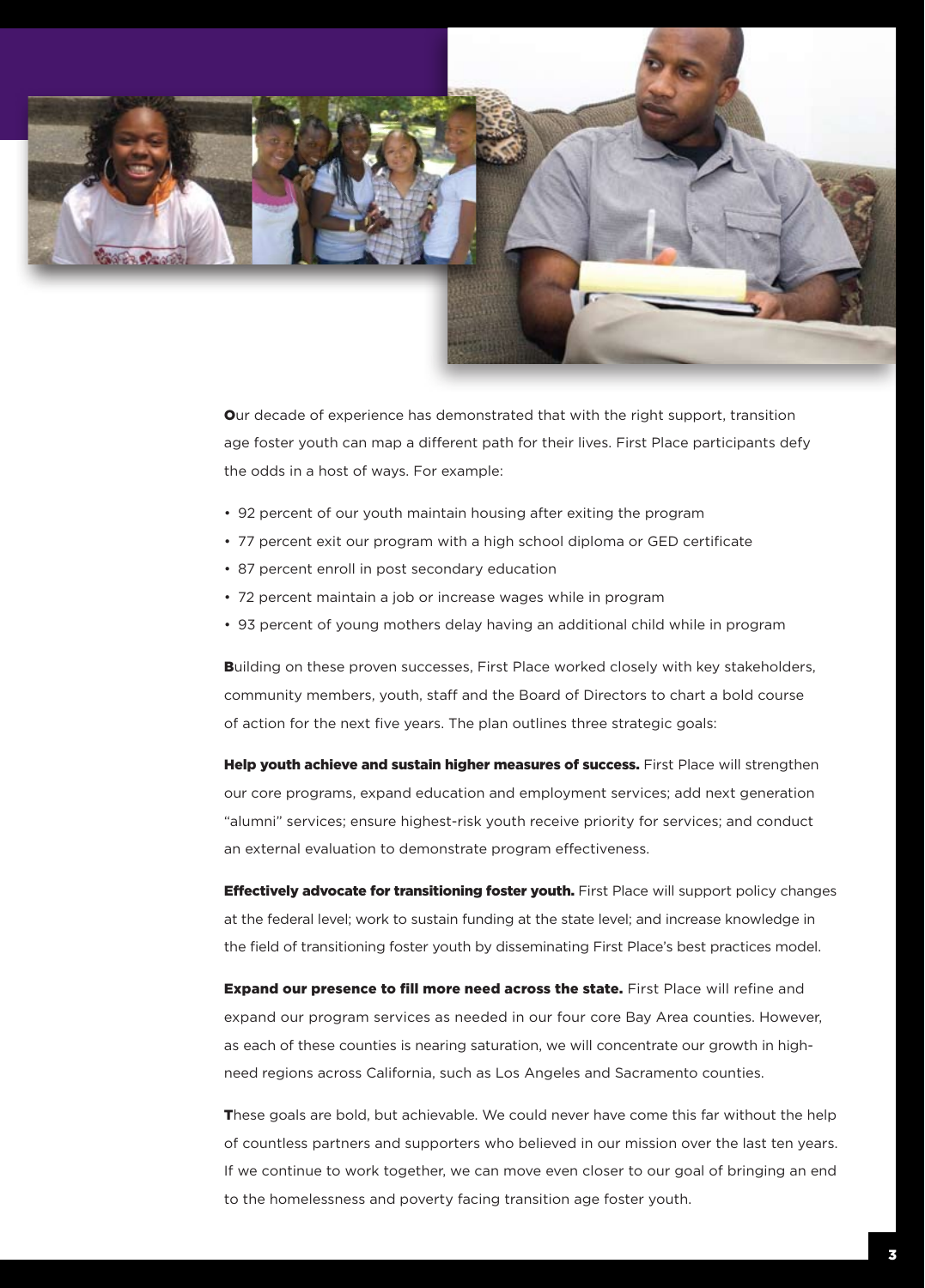# **Our History**

Ten years ago, First Place was founded as a grassroots organization to provide hope and opportunity to youth aging out of foster care. The organization created a first of its kind supportive housing program that couples access to safe, permanent housing with critical emotional and life skills support. The program model has been refined over the years to add several key components, including a community resource center in downtown Oakland, a program designed specifically to meet the needs of high-risk youth living in group homes, and services tailored for young parents. Today, First Place enjoys a national reputation for excellence in helping former foster youth fundamentally change their lives through access to housing, educational advancement and gainful employment.

# IMPACT OF FIRST PLACE

**First Place is the largest provider of housing for former foster youth in California. Since 1998, First Place has served more than 3,500 youth.**

## Spring 1999

Summer 1998 First Place was founded by Amy Lemley and Deanne Pearn, graduate students at the UC Berkeley Goldman School of Public Policy.

First Place launches the Alameda County Foster Youth Alliance, a 12-member collaborative designed to create a collective advocacy voice for Alameda County foster youth, improve service coordination among providers, and raise funds to fill critical service gaps.

### Spring 2000

First Place receives first government grant from the Oakland Fund for Children and Youth.

2002 First Place housed 30 youth and served 350 youth altogether.

### 1998

# Fall 1998

First fundraiser for First Place is hosted by Eugene Smolensky, former Dean of the Goldman School of Public Policy. The event, held in Smolensky's backyard, raises \$7,000 for First Place. Foundation grants from the Richard and Rhoda Goldman Fund and the Evelyn and Walter Haas, Jr. Fund quickly follow.

# Initial wave of former

foster youth from Alameda County move into newly constructed East Oakland apartments.

# Fall 1999

Summer 1999

First Place launches the Emancipation Specialist Program (First Foundation) to work with high-risk youth living in Alameda County group homes.

## Summer 2000

First Place initiates a third program, the Emancipation Training Center (First Steps).

## Summer 2001

First Place is a key participant in the development of California's sustainable public funding source, the Transitional Housing Program-Plus, for housing transition age youth.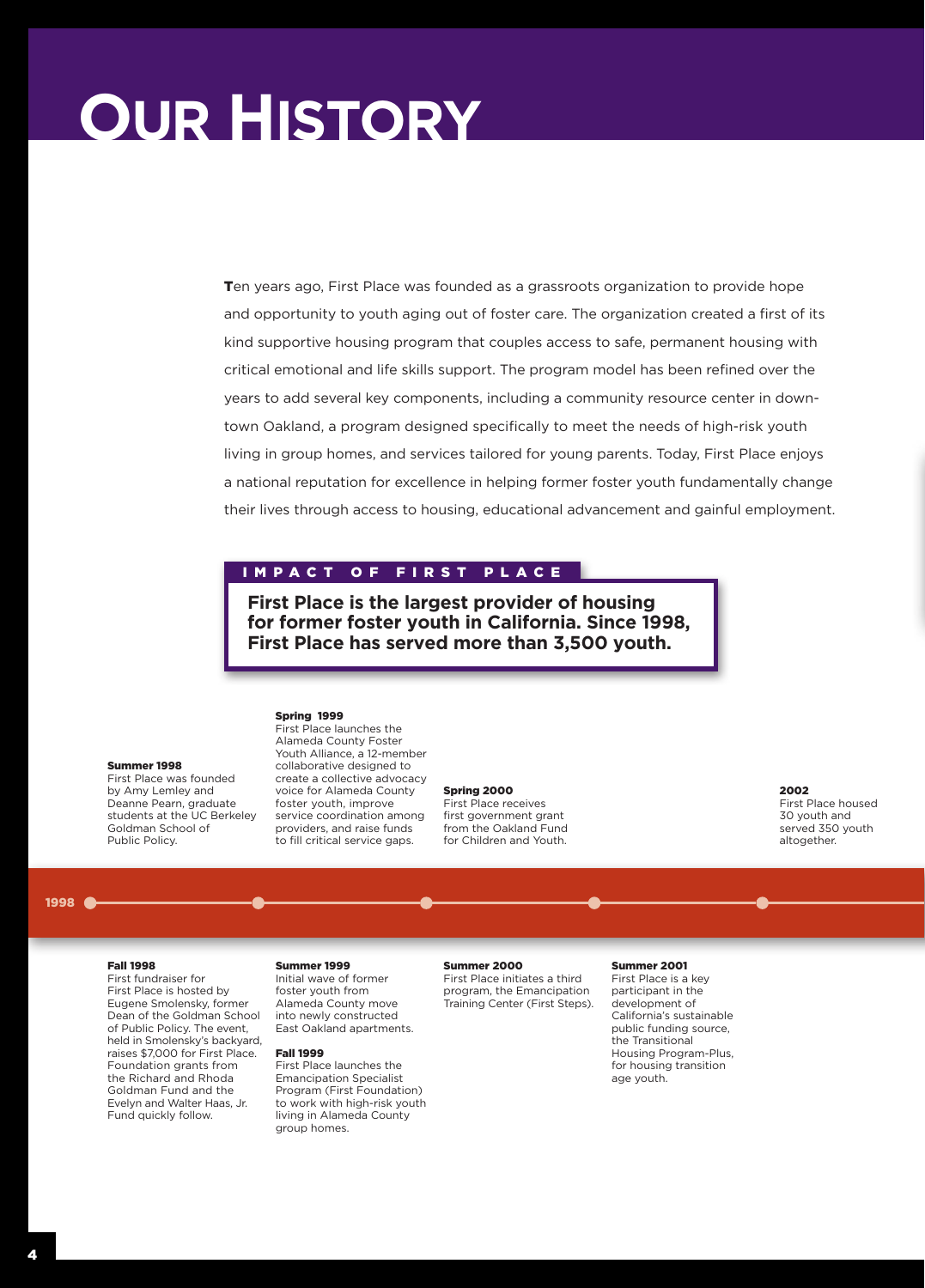

## Summer 2003

The US Department of Health and Human Services selects the Emancipation Specialist Program as one of 20 best practice programs. First Place begins housing youth from San Francisco County.

# 2006

First Place begins housing Contra Costa County. First Place housed 122 youth and served 593 youth altogether.

#### Spring 2007

First Place implements an innovative housing program known as PATH, which builds upon positive, permanent relationships already existing in the lives of young people.

## Spring 2008

First Place hosts its 10th Anniversary celebration dinner and benefit concert, raising more than \$150,000.

#### Spring 2008

First Place and Affordable Housing Associates open the Madison Apartments located in downtown Oakland.

> 2008۰

2004 First Place housed 50 youth and served 450 youth altogether.

# Winter 2005

Spring 2005

former foster youth in

The Board of Directors chooses Sam Cobbs as new Executive Director.

# Summer 2007

Sam Cobbs testifies before Congress in support of former foster youth.

# Fall 2007

First Place opens a standalone center in Solano County and begins housing 30 youth.

# Summer 2008

First Place served more youth than ever before: 239 youth and 97 children were housed in FY07-08 and overall, more than 900 youth received services across four counties.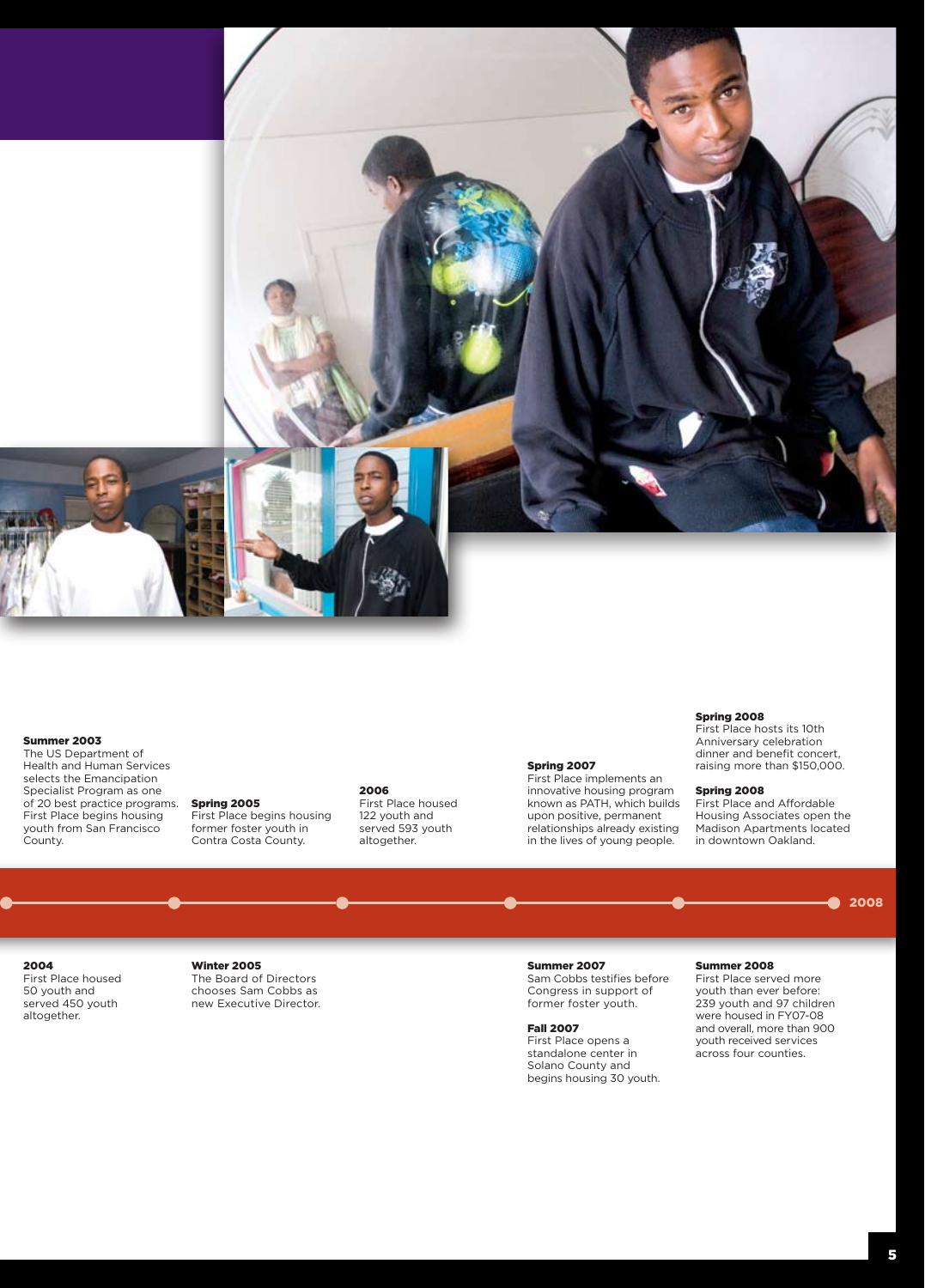# **Strategic Plan Process**

After successfully completing the goals from our previous five-year strategic plan ahead of schedule, First Place began the process of formulating a new plan early in 2008. The intensive process, supported by the Edna McConnell Clark Foundation, spanned six months and incorporated input from a wide range of stakeholders, including community members, board, staff and youth.

As a precursor to the business plan, First Place engaged in a four-day Theory of Change workshop led by David Hunter of Hunter Consulting, LLC. Over the course of the workshop, stakeholders wrestled with critical questions facing First Place and re-examined our mission, vision and direction. Among the questions we considered were:

- Who is our target population? Will First Place continue to serve only former foster youth or low-income youth in general? Will the organization serve all former foster youth or only those with the highest risk factors?
- Which program services are vital to our youth? Which ones are critical to the future success of the organization?
- Should First Place grow our program outside the Bay Area? Should First Place expand our reach deeper into existing communities?

At the conclusion of the Theory of Change work, First Place re-confirmed our commitment to supporting foster youth ages 16-24 in making a successful transition to adulthood. We also clarified that we achieve greatest impact with youth by a) providing our innovative brand of case management, supportive housing, and educational and employment services and b) leveraging our unique position and reputation as a high quality service provider to affect systems' level change on behalf of foster youth. Finally, we reaffirmed our commitment to measuring and evaluating our outcomes.

# OUR VISION

**All emancipated foster youth have the ability and the opportunity to become self-sufficient and make a successful transition to independent adulthood.**

Armed with a clear Theory of Change, the Strategic Planning Committee began a rigorous process to formulate a five-year plan. Led by The Bridgespan Group, the committee worked diligently to assess:

- The efficacy of our program model
- The need and opportunities to increase our impact with transitioning foster youth
- Our organizational strength and capacity to expand our reach
- The likelihood of fiscal support for expansion

The work culminated in this ambitious plan that lays out a disciplined strategy for increasing our impact with high risk transition age foster youth throughout California.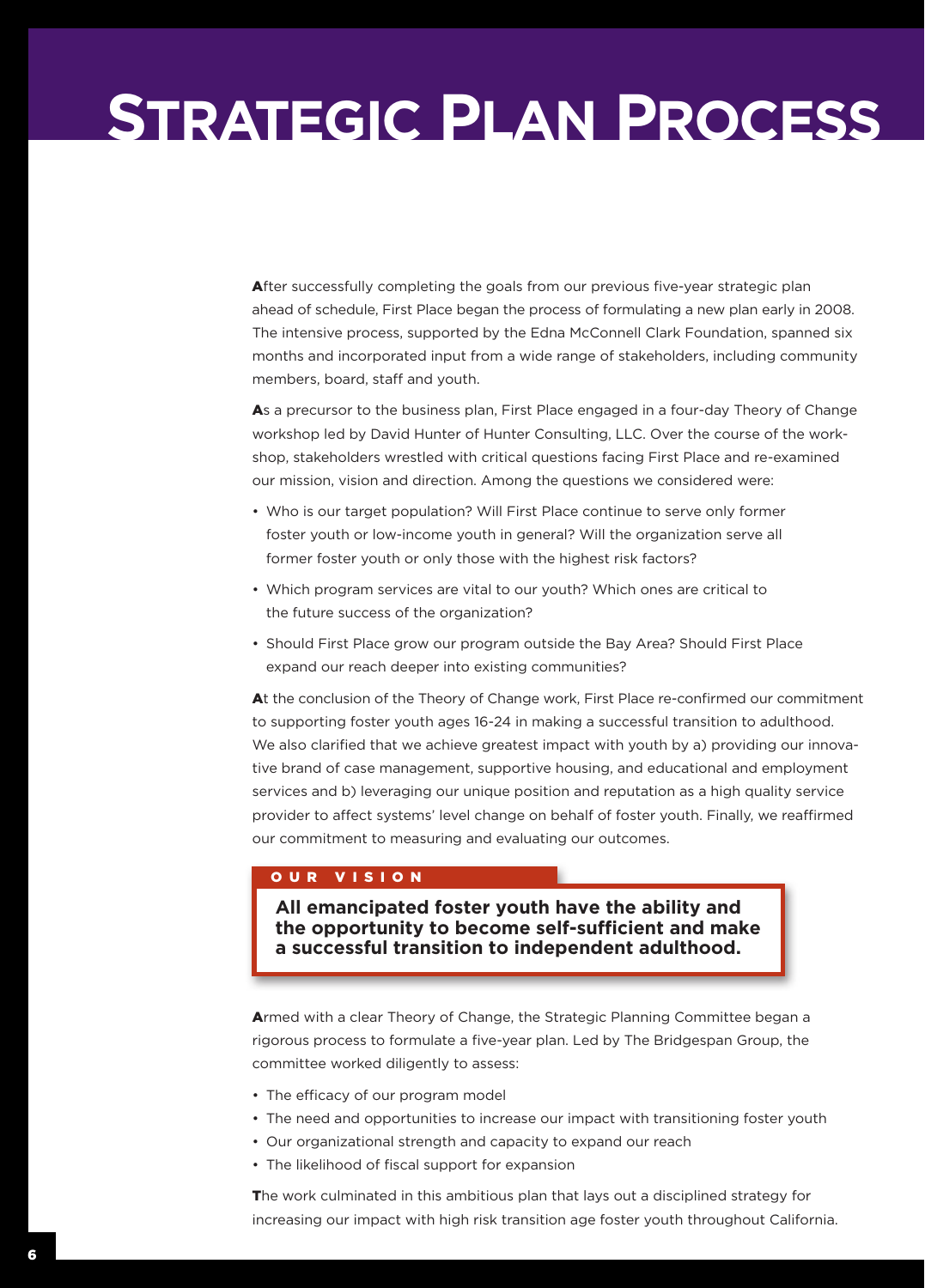# **Strategic Direction**

With the goal of increasing our impact on former foster youth, First Place has identified three strategic priorities for the 2009-2013 plan:



# Help youth achieve and sustain higher measures of success.

In order for anyone to succeed in our society, they must have a solid foundation for housing, education and employment. Expectations can be no less for transition-age foster youth. Therefore, First Place will continue to set high standards for our youth and will support them in developing a plan to achieve the building blocks necessary to ultimately live successful, independent lives. To that end, our work with young people will focus on helping them achieve success in the four areas outlined below.

# **Proposed Measures of Success for Our Youth**

| <b>Housing Permanency</b><br>• Youth will obtain<br>permanent, affordable<br>housing | <b>Education</b><br>• Youth who enter our<br>program without a degree<br>will achieve their high school<br>diploma or GED certificate<br>• Youth with a high school<br>diploma will complete<br>two years of post-secondary | <b>Employment</b><br>• Youth will be working and<br>earning a living wage<br>. Youth unable to work will<br>receive Supplemental Security<br>Income benefits | <b>Healthy Living</b><br>• Avoid risky behavior<br>• Defer parenthood while<br>in program<br>• Refrain from involvement in<br>the criminal justice system<br>• Develop healthy peer and |
|--------------------------------------------------------------------------------------|-----------------------------------------------------------------------------------------------------------------------------------------------------------------------------------------------------------------------------|--------------------------------------------------------------------------------------------------------------------------------------------------------------|-----------------------------------------------------------------------------------------------------------------------------------------------------------------------------------------|
|                                                                                      | education or career training                                                                                                                                                                                                |                                                                                                                                                              | family relationships                                                                                                                                                                    |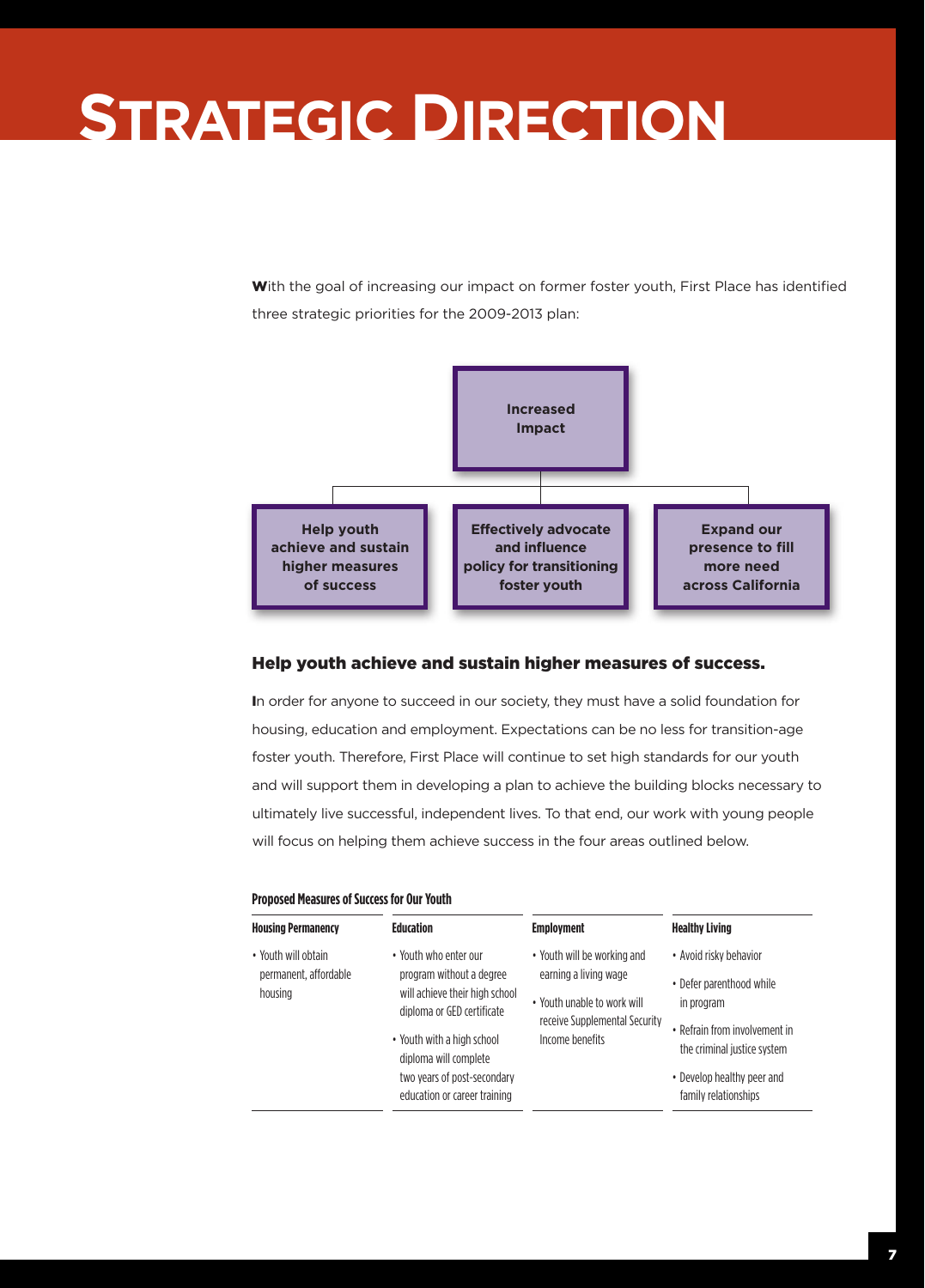# **Strategic Direction**

In an effort to ensure that the community's resources are deployed to affect the greatest change, First Place will also target our services to the highest risk youth in our community, as measured by the four key indicators outlined below.

| <b>Factor</b>                              | <b>Low Risk</b>                                                                                                       | <b>Medium Risk</b>                            | <b>High Risk</b><br>· Homeless |  |
|--------------------------------------------|-----------------------------------------------------------------------------------------------------------------------|-----------------------------------------------|--------------------------------|--|
| Housing                                    | • Housed                                                                                                              | • Unstable living environment                 |                                |  |
| <b>Employment</b>                          | • Employed with living wage                                                                                           | • Employee, earning below<br>the poverty line | • Unemploved                   |  |
| <b>Education</b><br>• High school graduate |                                                                                                                       | • GED recipient                               | • High school dropout          |  |
| <b>Community Connection</b>                | • Connected to a caring adult.<br>friends, family, social worker.<br>therapist, case manager, or<br>probation officer | • One or more community<br>connections        | • No community connections     |  |

**First Place will ensure that it serves the highest-risk youth in the community by assessing youth on a set of risk factors:**

To ensure that participants achieve success along all measures, First Place will also enhance education and employment support for youth by both expanding our menu of services and offering them for longer periods of time. Service enhancements will include job development, career and education counseling, and individual case management specifically targeted to the attainment of education and employment goals. In addition, youth will access services before they enter housing, during their two years in our housing program, and will continue as needed after exiting housing. These new services, known as Alumni Services, will extend for until the age of 24.

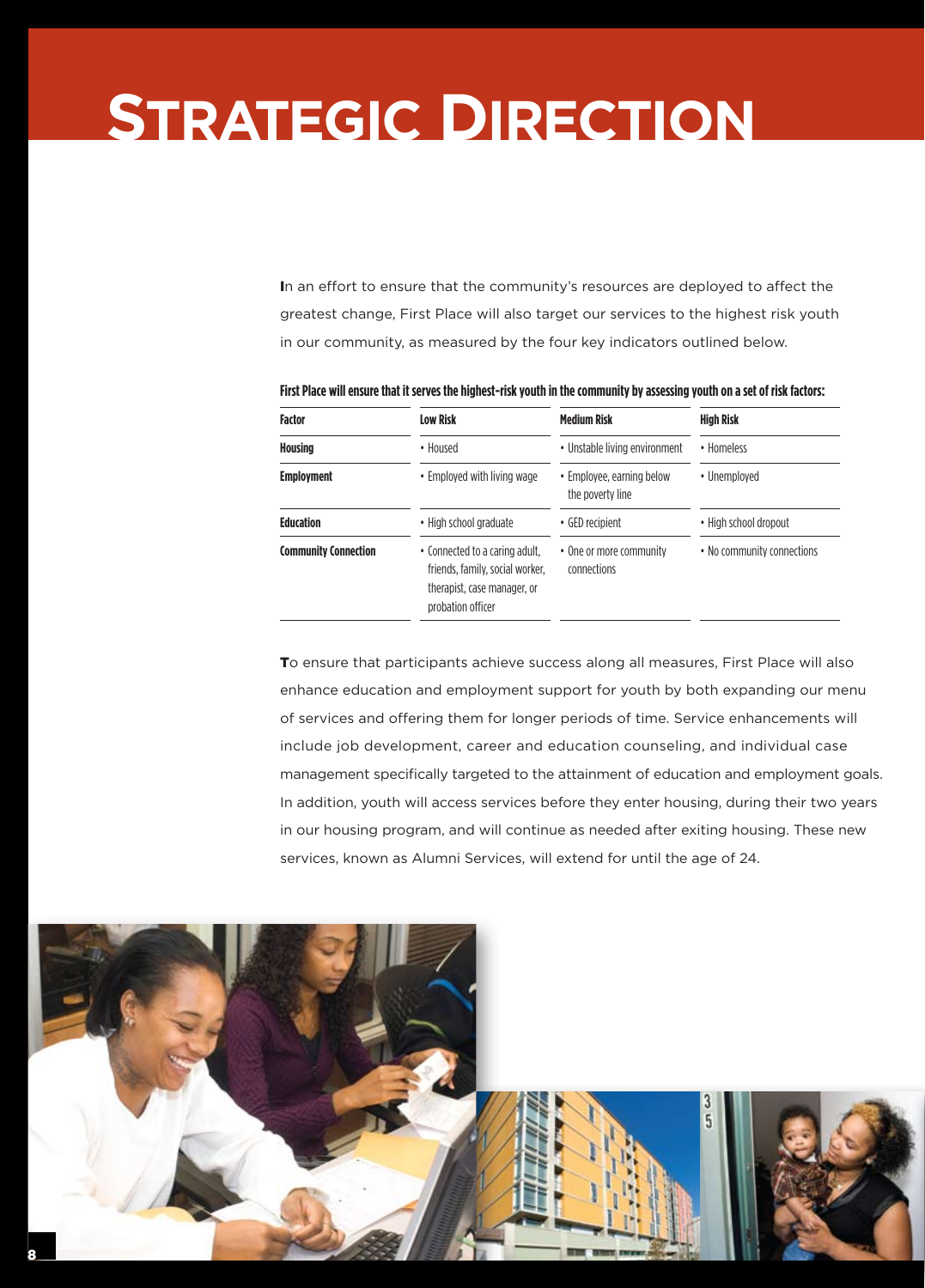A final strategy for strengthening the program model is to undergo a comprehensive external evaluation. By the end of the five-year Plan, First Place will have strong external validation of the program model. This data will be critical to continuing to build the field of transition age youth services and persuading policy makers to make important investments in this population.

# Effectively advocate and influence policy for transition age foster youth.

Building on our program successes, First Place will continue to focus advocacy efforts on ensuring that all youth exiting foster care have the opportunity to make a safe and successful transition to adulthood. First Place will work at the federal, state and local levels to improve the system in which our youth live and to promote the most effective use of public resources.

# **Policyand Development Activities**

## **FEDERAL**

# **Policy Creation and Sustainable Funding**

- Partner with supportive advocacy-focused organizations
- Work through partners' voices to communicate outcome data to shape policy and to ensure that foster care expenditures for older youth are invested in best practices models

#### **STATE**

## **Policy Interpretation and Sustainable Funding**

- Partner with advocacy organizations at the state level
- Participate in high-level discussions shaping legislation and policy regulations affecting transitioning foster youth. Use data and program expertise to inform discussions
- Promote evaluation and accountability for public investments

### **LOCAL/REGIONAL**

# **Policy Enactment, Program Implementation, Communications and Fund Development**

- Inform Headquarters' policy work with local perspective and data
- Conduct county-level and regional communications, community relations and fundraising
- Participate in county-level planning and service coordination bodies
- Contribute best practices and lessons learned to help support local capacity building efforts

# **ADVOCACY AGENDA**

**Inform policy creation around foster care and emancipated foster youth.**

**Work to remove barriers to providing quality support to transition age youth**

**Work to secure and expand public funding for transition age foster youth**

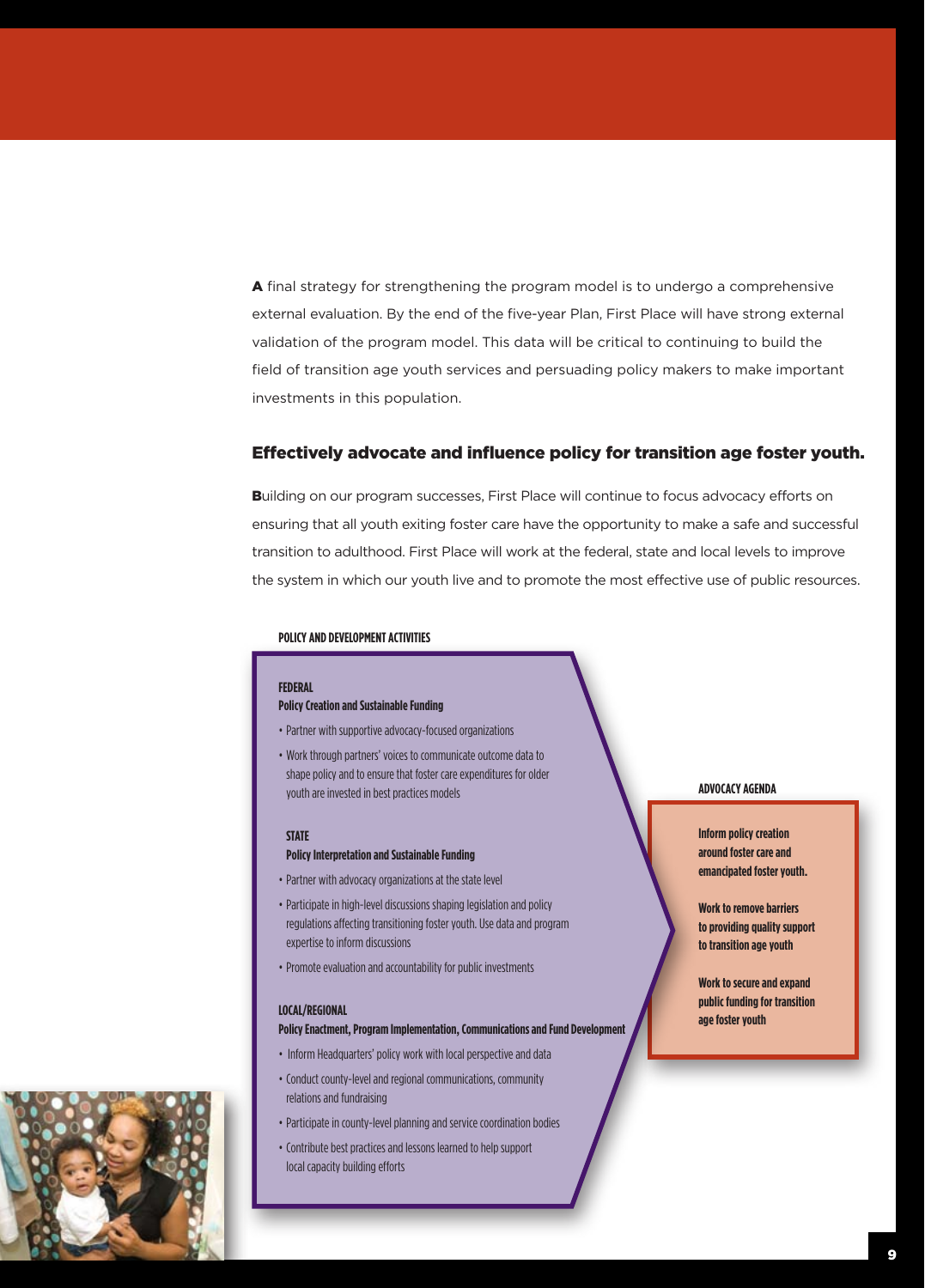# **Strategic Direction**

# Expand presence to fill more need across California.

One of the key questions explored during the planning process was whether First Place should increase our impact by deepening our presence in the four current counties or expand our reach to youth in other regions. An extensive analysis demonstrated that the housing needs of young people in the four Bay Area counties where we operate (Alameda, Contra Costa, San Francisco, and Solano) are close to being met by First Place and other local providers. However, there is a shortage of services in other regions, such as Southern California where the majority of California foster youth reside. Thus, while First Place will continue to be the predominant provider of services to transition age foster youth in our four current Bay Area counties and will certainly seek to take on additional youth in each county should the need arise, the organization will also look for opportunities to serve youth in other high-need counties.

In evaluating potential expansion sites, First Place weighed a number of criteria, including:

- • The potential impact of First Place's housing model (demand for services)
- • Opportunities and resources (availability of public funding, unmet housing needs, presence of private funders and individual donors)
- First Place model viability (is county supportive of scattered site housing model?)
- Advocacy potential (county is active in local and state policy efforts)
- Infrastructure (First Place's internal capacity for expansion)

The evaluation demonstrated that the need and feasibility for expansion is highest in Los Angeles County where over 25 percent of the state's transition age foster youth in need of support are living, yet where limited resources are available to support those youth. The analysis also identified potential unmet need in Sacramento County where the second largest number of transition age foster youth needing support can be found.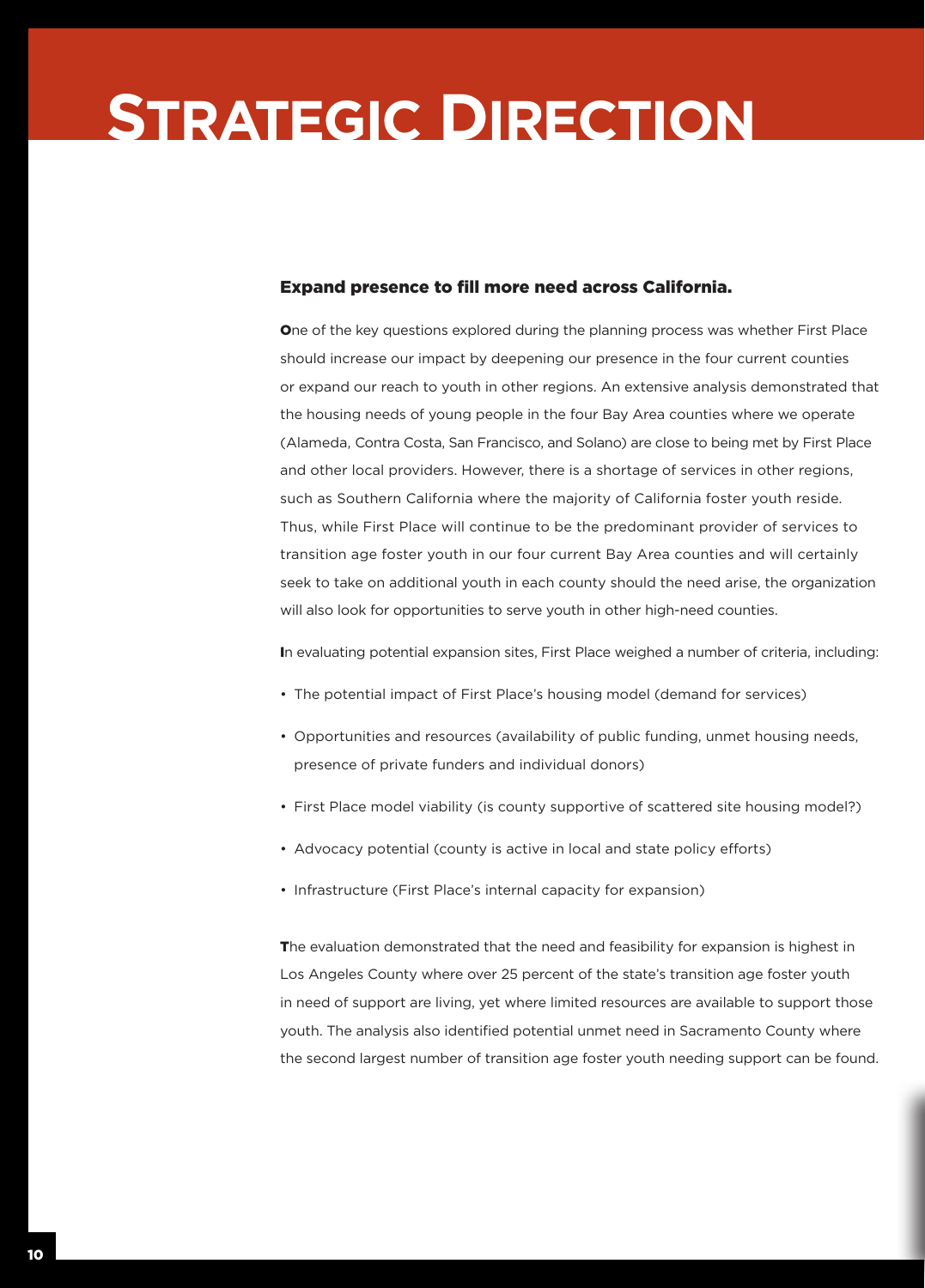To begin increasing our impact in high-need counties, First Place will enter a new expansion territory each year for the next two years once key milestones have been met. The proposed timing of the expansion is summarized below.



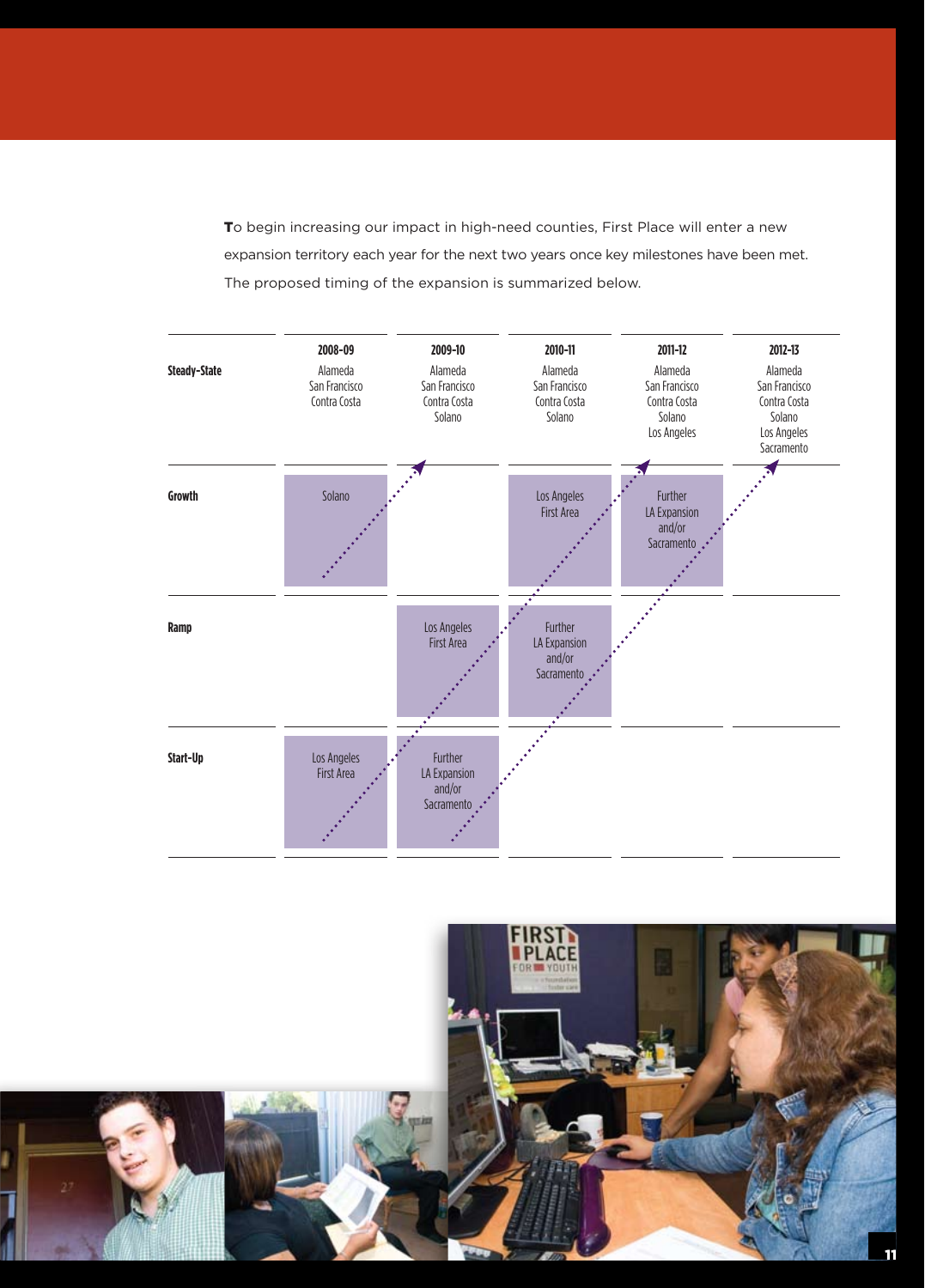# **Financial Implications**

First Place has identified three options to expand our services to other regions in the state:

**Scenario 1:** Expansion to one location in Los Angeles, followed by expansion to Sacramento **Scenario 2:** Expansion to two locations in Los Angeles

**Scenario 3:** Expansion to two locations in Los Angeles and followed by Sacramento

For the most aggressive scenario, First Place's annual budget is expected to grow to \$13.1 million by 2013. We anticipate that approximately 72 percent of the revenue will come from sustainable public sources. Private sources, including foundation and individual donors, will supplement the remainder. Private dollars will cover start-up costs for expansion sites, evaluation, infrastructure investments, headquarter costs, and operating reserve. Some of the financial and program milestones that we will achieve at plan's end are summarized below.

| <b>Key Metrics by End of Year 5</b> | Los Angeles (2 locations) and Sacramento |  |  |
|-------------------------------------|------------------------------------------|--|--|
| Annual budget in FY2012-2013        | \$13.1 million                           |  |  |
| Annual Housing Capacity             | 383                                      |  |  |
| Cumulative Youth Housed             | 1.269                                    |  |  |
| Staffing Levels                     | 76 (program) and 21 (headquarters)       |  |  |

The annual budget for each year of the plan is projected as follows:

|                                                  | <b>FY08-09</b> | <b>FY09-10</b> | <b>FY10-11</b> | <b>FY11-12</b> | <b>FY12-13</b> |
|--------------------------------------------------|----------------|----------------|----------------|----------------|----------------|
| <b>Total Budget</b>                              | \$7.3M         | \$8.3 M        | \$10.7M        | \$12.9M        | \$13.1M        |
| <b>Public Support Dollars</b><br><b>Percent</b>  | \$5.3 M<br>71% | \$5.6M<br>67%  | \$7.4M<br>69%  | \$9.6M<br>74%  | \$9.8M<br>75%  |
| <b>Private Support Dollars</b><br><b>Percent</b> | \$2.2M<br>29%  | \$2.7M<br>33%  | \$3.3M<br>31%  | \$3.3M<br>26%  | \$3.3M<br>25%  |
| <b>Total Annual Budget Increase</b>              |                | 14%            | 29%            | 21%            | 2%             |

Thanks to an expansive community of supporters, First Place has demonstrated a history of leveraging an average of \$1.5 million in private resources annually. We will need to build on this tradition to realize our plan, and have identified a mix of local, regional, and national foundation prospects to target. We will also expand our base of individual contributors. We are confident that once our programs have become part of the local community, we will engender support from a robust pool of local individual donors. Donors will feel good about their investment for three key reasons:

- They will have assurance that they are investing in a model that is changing lives and affecting critical systems level change
- Every dollar invested will leverage an additional \$3 in public resources
- As we reach steady state, we will achieve greater efficiencies and our administrative costs will be reduced to 11% of our total budget. In other words, 89¢ of every dollar will go directly to youth.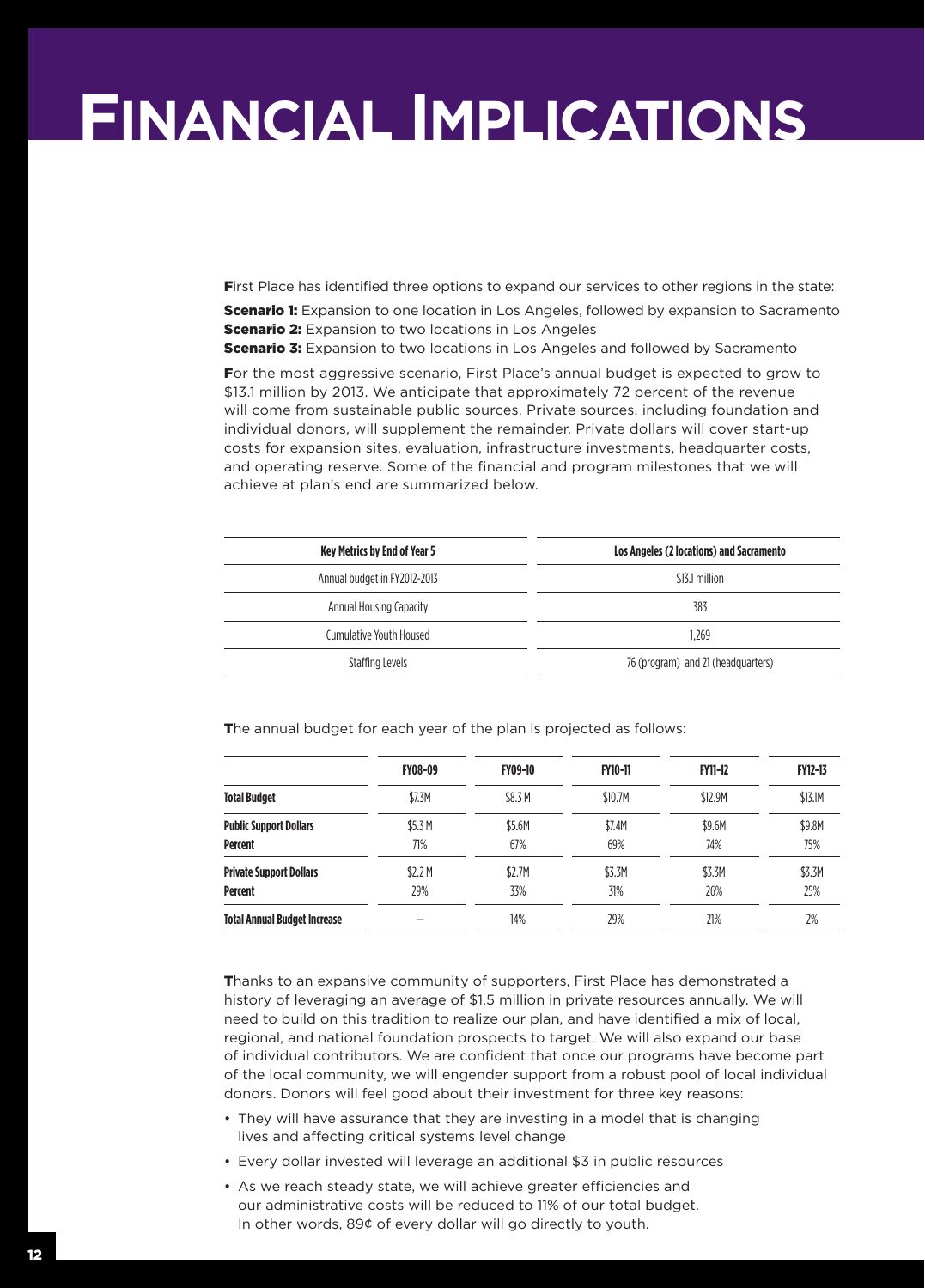# **Implementation Plan**

To ensure successful implementation of the Strategic Plan, First Place will undergo many critical upgrades needed to support our program changes, advocacy work and expansion. The organization has created a timeline with several "Go/No Go" decisionmaking points. At each point, we will assess the strength of our governance, key staff, financial management and evaluation systems to determine if the organization can continue to move forward with various pieces of the Plan.

|          | 2008-09 Fiscal Year                                                                                                      | 2009-10 Fiscal Year                                                                                                                          | 2010-11 Fiscal Year                                                                                                                                                                                     | 2011-12 Fiscal Year                                                                                                  | 2012-13 Fiscal Year                                                                                                    |
|----------|--------------------------------------------------------------------------------------------------------------------------|----------------------------------------------------------------------------------------------------------------------------------------------|---------------------------------------------------------------------------------------------------------------------------------------------------------------------------------------------------------|----------------------------------------------------------------------------------------------------------------------|------------------------------------------------------------------------------------------------------------------------|
| Program  | • Implement Theory of<br>Change program model<br>in current counties<br>• Implement<br>Efforts-to-Outcomes<br>system     | • Quarterly review of<br>education/employment<br>program changes<br>• Quarterly review of<br>data quality<br>• Review LA<br>program fidelity | • Select evaluation<br>vendor<br>• Review early findings<br>of evaluation<br>• Develop criteria for<br>summative evaluation                                                                             | • Select vendor<br>for summative<br>evaluation                                                                       | • Review findings<br>of summative<br>evaluation                                                                        |
|          | 2008-09 Fiscal Year                                                                                                      | 2009-10 Fiscal Year                                                                                                                          | 2010-11 Fiscal Year                                                                                                                                                                                     | 2011-12 Fiscal Year                                                                                                  | 2012-13 Fiscal Year                                                                                                    |
| Advocacy | • Develop LA County<br>relationships<br>• Foster good county<br>relationships                                            | • Grow LA county<br>relationships<br>• Expand involvement<br>in state policy                                                                 | • Develop county<br>relationships for<br>Sacramento if required<br>• Work to become<br>informer for policy                                                                                              | • Provide outcomes<br>results as input to<br>inform and develop<br>policy and programs at<br>state and county levels | • Provide evaluation<br>results as input to inform<br>and develop policy and<br>programs at state and<br>county levels |
|          | 2008-09 Fiscal Year                                                                                                      | 2009-10 Fiscal Year                                                                                                                          | 2010-11 Fiscal Year                                                                                                                                                                                     | 2011-12 Fiscal Year                                                                                                  | 2012-13 Fiscal Year                                                                                                    |
| Growth   | • Raise private funds<br>for LA expansion<br>• Analyze landscape<br>• Make Go/No Go decision<br>• Hire Regional Director | • Ramp LA based on<br>successful Go/No Go<br>decisions<br>• Leverage Alameda<br>County staff<br>• Hire key staff per plan                    | • Decide on further<br>LA expansion or<br>Sacramento entry<br>• Raise private funds<br>for either further<br>LA expansion or<br>Sacramento entry<br>• Ramp based on<br>successful Go/No Go<br>decisions | • Steady state in all<br>new growth counties<br>• Planning for<br>future growth                                      | • Future growth                                                                                                        |